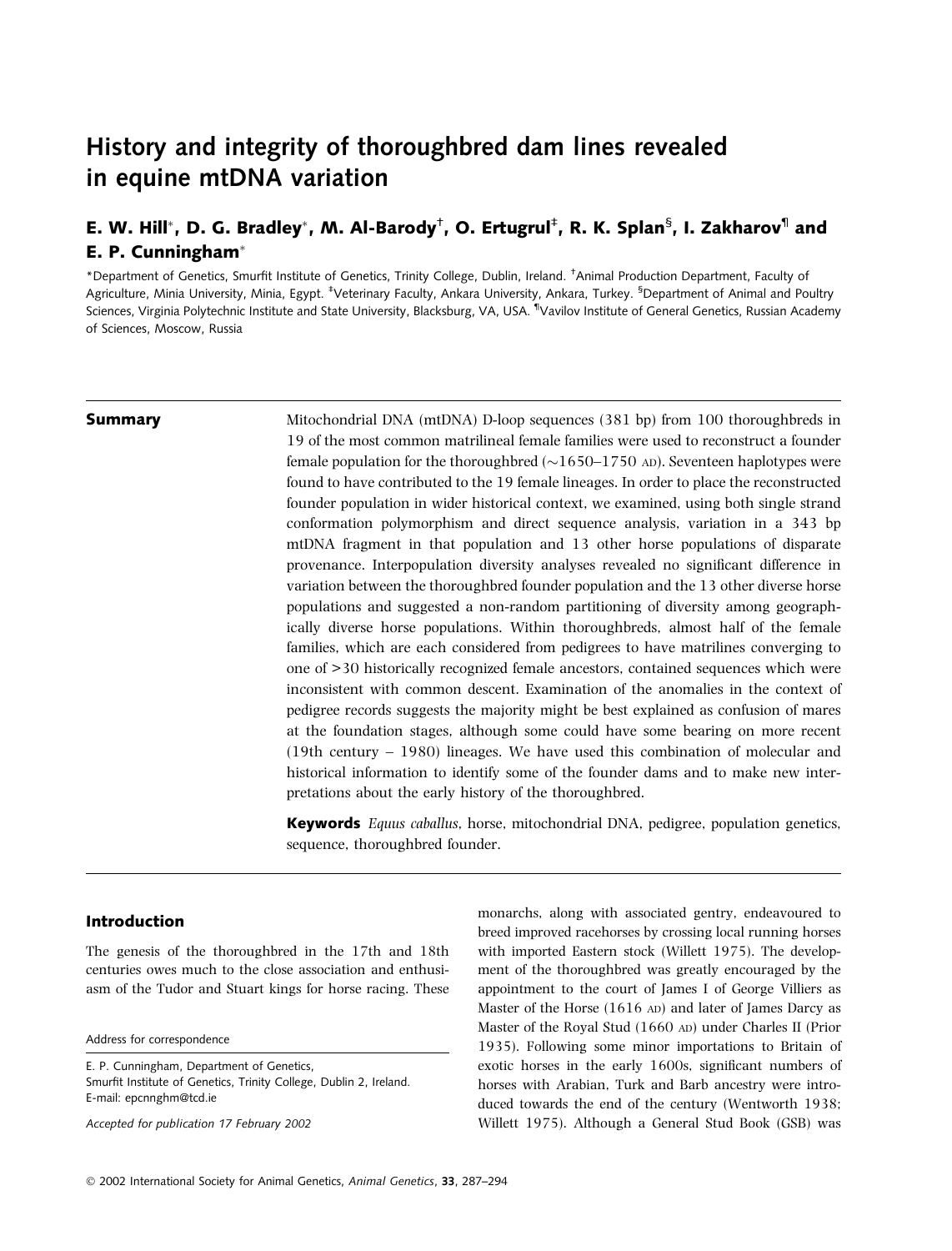established in 1791 AD (Weatherby & Sons 1791), the precise origins of the thoroughbred still remain largely unclear mainly because of limited or inaccurate recording of pedigrees in the early foundation stages. Today, however, this stud book contains the oldest, most comprehensive record of all domestic animal pedigrees and is maintained under a strict registration process requiring, since the mid-1980s, verification of parentage by blood-typing and DNA analysis.

While only three predominant male thoroughbred lineages are recognized (Darley Arabian, Byerley Turk and Godolphin Arabian) pedigree analyses indicate that 30 founder mares have contributed to 94% of modern maternal lineages (Cunningham et al. 2001). The GSB listed 78 of the earliest known mares but acknowledges the presence of numerous errors and duplications and there remains much speculation about thoroughbred maternal ancestry.

A system (Bruce Lowe's Family Figure System) for the classification of thoroughbred female lines was devised by the end of the 19th century that traced all mares in the GSB at that time as far back as possible in direct maternal descent to one of 43 founder mares, descendants of which are considered a family. These are ranked in order of the number of Classic race winners prior to 1890 that were members of that family and named according to that rank, i.e. Family 1 had the most Classic race winners, Family 2 the

second most, etc. (Lowe 1913). Today, family assignment is often considered an important indicator of genetic value within the multibillion dollar thoroughbred industry. Also, specific mating combinations between families are sometimes considered more or less auspicious than others. We have used this system to identify descendants of 19 of the most common female families (Table 1) in a large resource of thoroughbreds.

Because of organelle maternal inheritance (Hutchinson et al. 1974), mitochondrial DNA (mtDNA) haplotypes should be shared by all individuals within a family. Stability of maternal inheritance within documented horse pedigrees has been demonstrated in both Lippizan ( $> 200$  years) (Kavar et al. 1999) and Arabian  $(\sim]100$  years) (Bowling et al. 2000) horses.

#### Materials and methods

Mitochondrial DNA sequences were determined by direct sequencing or inferred by comparative single strand conformation polymorphism (SSCP) analysis for 100 thoroughbreds (blood samples) representing 19 female families. A further 81 sequences were generated in the same way for individuals (hair samples) from seven other horse populations [Far East: Tuva  $(n = 11)$ ; Near East: Anatolian  $(n = 13)$ , Cukorova  $(n = 12)$ , Egyptian  $(n = 8)$ , Fulani

Table 1 Thoroughbred founder females considered by historical pedigree records and by genetics illustrating the extent of sequence sharing among families and the occurrence of anomalous sequences within families. In families with more than one sequence, the founder haplotype is indicated by an asterisk.

| Family number | Founder mare                        | Approximate date | $\mathsf{n}$ | Haplotypes   | Type of anomaly |
|---------------|-------------------------------------|------------------|--------------|--------------|-----------------|
|               | Tregonwell's Natural Barb Mare      | 1657-1670        | 9            | $F, H^*$     | <b>MOD</b>      |
|               | Burton's Barb Mare                  | 1660-1685        |              | F            |                 |
| 3             | Dam of the Two True Blues           | 1690             | 6            | Ε            |                 |
|               | Layton Barb Mare                    | 1650             | 10           |              |                 |
| 5             | Massey Mare                         | 1714             | 4            | $L^*$ , M    | <b>DR</b>       |
| 6             | Old Morocco Mare                    | 1656             | 3            | $C^*$ , N    | <b>DR</b>       |
|               | Lord Darcy's Blacklegged Royal Mare | 1710             | 5            | F            |                 |
| 8             | <b>Bustler Mare</b>                 | 1680             | 6            | F            |                 |
| 9             | Old Spot Mare                       | 1700             | 10           | $A^*$ , G    | <b>DR</b>       |
| 10            | Grey Childers Mare                  | 1741             |              | B            |                 |
| 11            | The Pet Mare                        | 1697             | 4            | $J^*$ , L, P | MOD & MUT       |
| 12            | Royal Mare                          | 1700             | 3            | $G^*$ , Q    | <b>MUT</b>      |
| 13            | Sedbury Royal Mare                  | 1665             | 6            |              |                 |
| 14            | Oldfield Mare                       | 1695             | 7            | D            |                 |
| 16            | Hutton's Old Spot Mare              | 1695             | 8            | $F^*$ , H    | <b>MOD</b>      |
| 17            | <b>Byerley Turk Mare</b>            | 1700-1710        | 2            | F            |                 |
| 19            | Davill's Woodcock Mare              | 1690             | 7            | $K^*$ , O    | <b>MOD</b>      |
| 22            | Belgrade Turk Mare                  | 1718             |              | F            |                 |
| 25            | <b>Brimmer Mare</b>                 | 1699             |              |              |                 |

MOD: Relatively recent anomaly in modern pedigree; DR: deep rooted anomaly, possible foundation stage confusion; MUT: possible de novo mutation; \*Founder haplotype.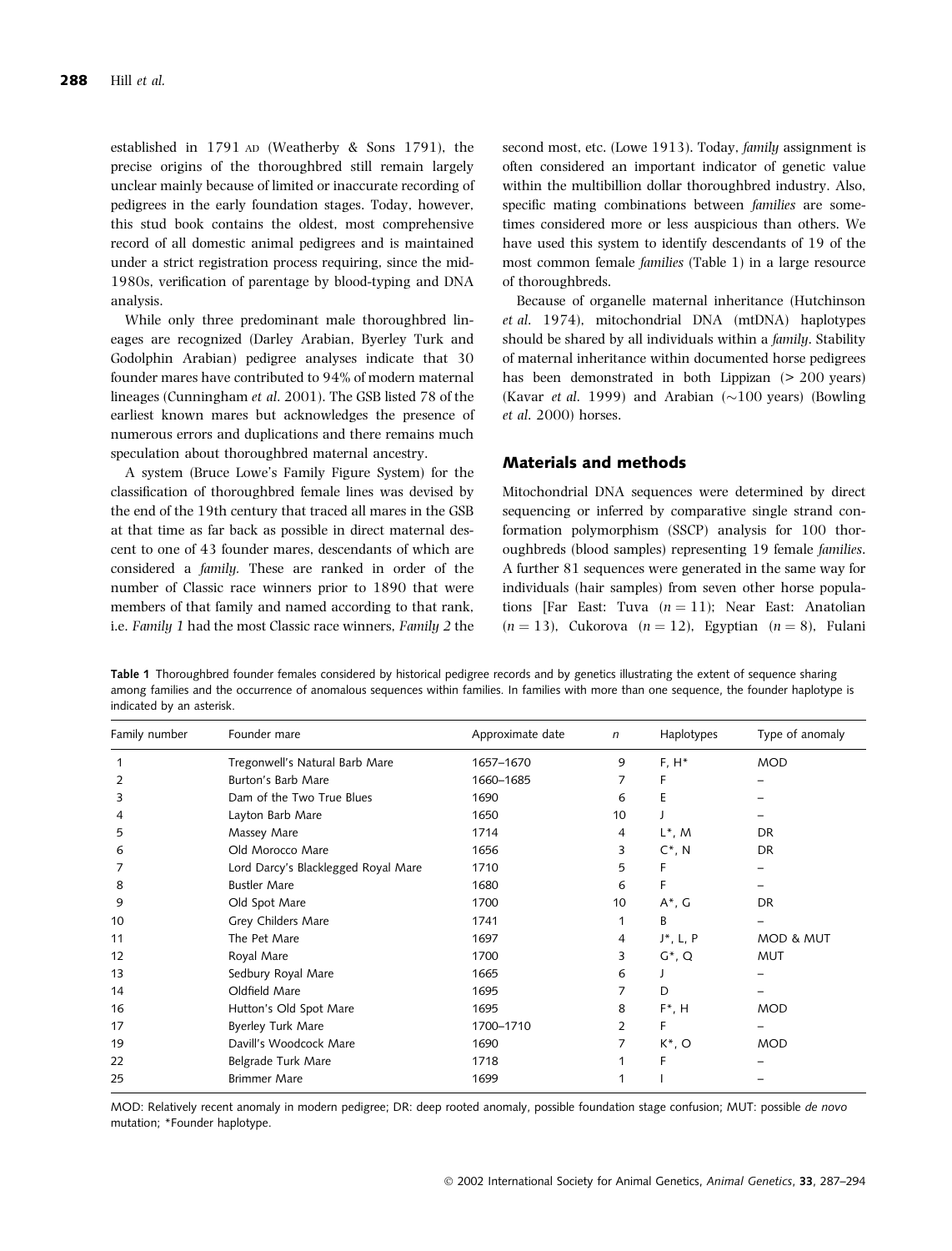$(n = 11)$ ; Europe: Connemara  $(n = 12)$ , Shetland  $(n = 14)$ ]. DNA extractions were carried out using a standard phenol/ chloroform extraction protocol.

Polymerase chain reaction (PCR) primers for the mitochondrial hypervariable region were designed based on published horse sequence (Xu & Arnason 1994). The entire mtDNA D-loop region between nucleotides 15 351 and 30 was amplified in one representative (family reference) from each thoroughbred family  $(n = 19)$  and all individuals  $(n = 81)$  in the other breeds using primers FP 5'-CAC TGA AAA TGC CTA GAT GA-3¢ and RP 5¢-ACA CCA GTC TTG TAA ACC AG-3'. PCR was performed in a 20-µl reaction:  $1\times$ Platinum<sup>®</sup> Taq PCR buffer (20 mm Tris–HCl, 50 mm KCl), 1.5 mm  $MgCl<sub>2</sub>$ , 1 µm of each primer, 0.2 mm of each dNTP, 2 U Platinum<sup>®</sup> Taq DNA polymerase (GibcoBRL<sup>®</sup>, Invitrogen Corp., Calsbad, CA, USA), distilled  $H_2O$ . Thermal cycling was carried out on an M J Research PTC100 thermal cycler at an annealing temperature of 55 $\degree$ C.

DNA sequencing of the PCR product between nt 15 437 and 15 847 was performed using a SequiTherm EXCEL<sup>TM</sup> II DNA Sequencing Kit (Epicentre Technologies, Madison, WI, USA) with infrared dye (IRD) labelled internal sequencing primers: IRD700 5'-CTA GCT CCA CCA TCA ACA CC-3¢ and IRD800 5¢-ATG GCC CTG AAG AAA GAA CC-3'. The IRD labelled chain-terminated fragments were separated according to size on an acrylamide gel on a LI-COR 4200 automated sequencer (LI-COR Inc., Lincoln, NE, USA) and read using the  $LI-COR^{\otimes}$  Base ImagIR software (LI-COR Inc.). In total, 381 bp sequence (nt 15 456–15 837) was generated and analysed in thoroughbreds. A shorter  $343$  bp (nt  $15\,476-15\,818$ ) stretch was generated for other populations. When interpopulation comparisons were performed, the shorter fragment was used. Sequences have been deposited in GenBank (accession numbers AF481232–AF481334).

SSCP analysis was carried out, for thoroughbreds only, using primers FP 5'-TAG CTC CAC CAT CAA CAC C-3' and RP 5'-GCT GAT TTC CCG CGG CTT GG-3' which amplified nt 15 437–15 743. PCR was performed in a  $10$ -µl reaction:  $1\times$  Platinum<sup>®</sup> Taq PCR buffer (20 mm Tris–HCl, 50 mm KCl),  $1.5 \text{ mm } \text{MgCl}_2$ ,  $1 \text{ \mu}$  of each primer,  $0.2 \text{ mm }$  of each dNTP, 0.5 µCI  $\alpha$ -<sup>32</sup>P dCTP, 2 U Platinum<sup>®</sup> Taq DNA polymerase (GibcoBRL<sup>®</sup>), distilled H<sub>2</sub>O. Thermal cycling was carried out on an M J Research PTC100 thermal cycler at an annealing temperature of 55  $\degree$ C. PCR products were run on an acrylamide gel containing glycerol at  $4 \degree C$  at  $8 \degree W$  for 14 h. Individuals from the same families were loaded beside each other, including the family reference. All gels were analysed by direct observation following exposure to X-ray film. When an SSCP pattern different to the family reference was observed within a family, direct sequencing of the sample was performed.

For greater geographical reference, a further 28 sequences, from six additional populations [Far East: Mongolian  $(n = 4)$ , Cheju  $(n = 7)$ , Tsushima  $(n = 2)$ , Yunnan  $(n = 2)$ ; Europe: Lippizan  $(n = 10)$ , Belgian  $(n = 3)$ ] were taken from GenBank (accession numbers – Belgian: AF064630–2; Cheju: AF014405–8, AF014410–12; Lippizan: AF168689–98; Mongolian: AF014413–15, AF056071; Tsushima: AF169009–10; Yunnan: AF014416–17). Complete data for all 14 populations were analysed for 326 nucleotide sites in 343 bp (missing data and indels were ignored) between nt 15 476 and 15 818 (Xu & Arnason 1994).

Sequences were aligned using the ClustalX Multiple Sequence Alignment Program (version 1.81) (Thompson et al. 1997). Ignoring gaps in the sequence a neighbourjoining phylogeny was created in ClustalX and viewed in TreeView. The probability of identity (PI), the probability that two individuals in a population share an identical haplotype, was estimated as the sum of the product of the frequency of each haplotype in that population (PI =  $\sum a_k^2$ where  $a$  is the frequency of the kth haplotype) (Bowling et al. 2000). All other diversity statistics were calculated in Arlequin version 2.0 (Schneider et al. 2000).

#### Results

In the thoroughbred, 39 polymorphic sites (three indels, 35 transitions, one transversion) in a 381 bp mtDNA D-loop fragment defined 19 haplotypes in the 19 female lineage families. When insertion/deletion events were ignored, 17 haplotypes were found to have contributed to the 19 female lineages (Table 2). However, only 11 families conserved a single haplotype, i.e. more than one haplotype was detected within eight of the 19 families (Table 1). In six of these eight mismatched families there was one predominant sequence with a single mismatched sample. Anomalous sequences in two families (Families 11 and 12) differed from the numerically predominant (majority) sequence in the family by only one nucleotide substitution and it is possible that these two could be a result of de novo mutation. We suggest that the extent of nucleotide differences (>2–14 nt) between the majority and anomalous sequences in the other heterogenous families (Families 1, 5, 6, 9, 11, 16 and 19) are best explained by confusion between horses from either another family sharing the anomalous sequence, a family not represented in this sample, or a non-thoroughbred. One family (Family 11) had two aberrant sequences and in another family (Family 9) two sequences were represented approximately equally (11 nt divergent). Pedigree analysis has allowed some determination of the anomalies in time, indicating some possible foundation stage confusions where these occur at a potentially deep root in a pedigree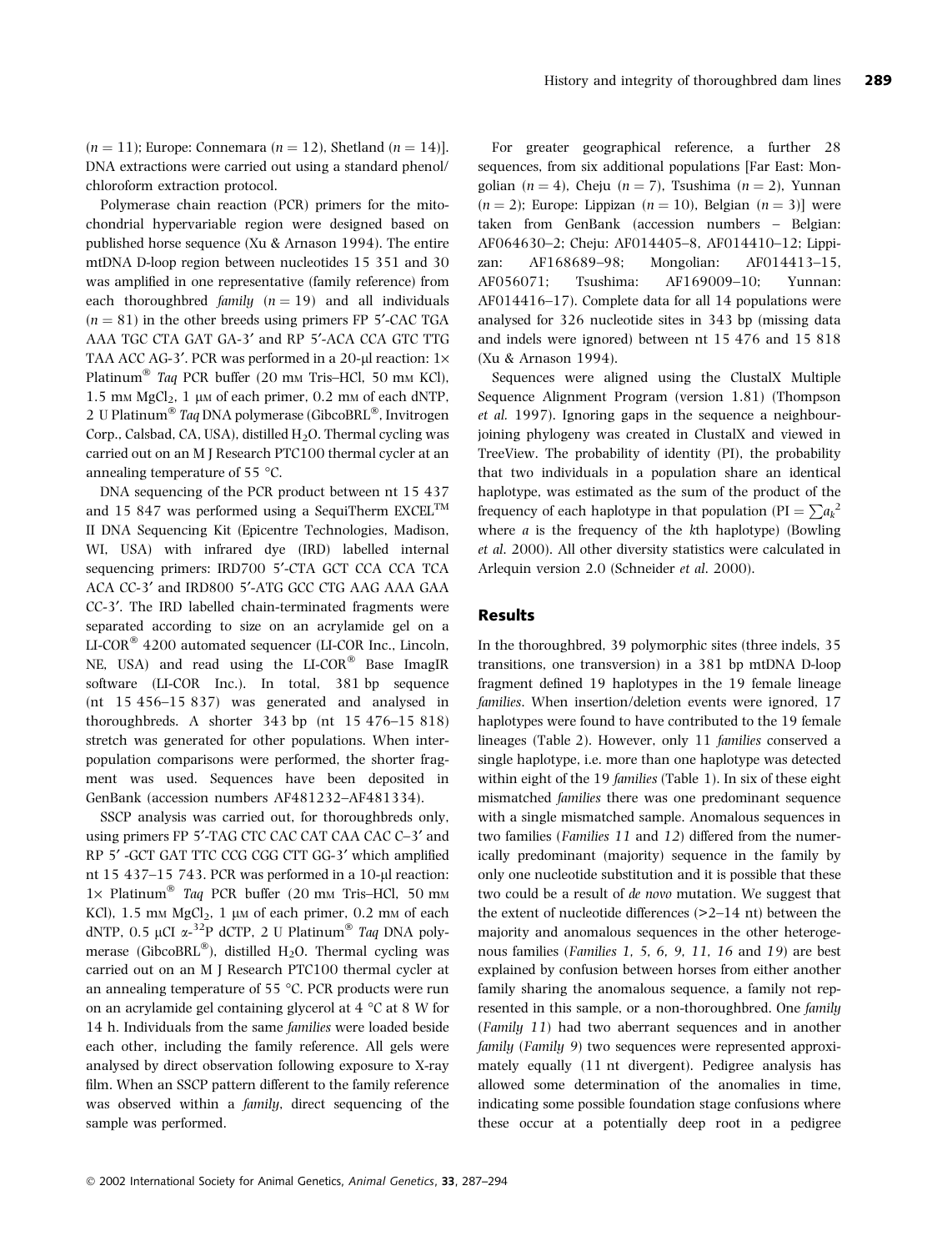| Haplotype    | Nucleot!<br>position | <b>vo</b><br>4<br>S | $\sim$<br>₩<br>S<br>$\rightarrow$                         | $\sigma$<br>¢<br>Ln. | $\sigma$<br>4<br>S.<br>$\mathbf{\mathbf{d}}$ | $\sim$<br><b>LO</b><br>ഹ<br>$\mathbf{\mathbf{d}}$ | $\sim$<br>m<br>5<br>$\mathbf -$ | ∽<br>$\sim$<br>ഗ     | m<br>5               | 4<br>in.<br>ഗ<br>$\mathbf{H}$ | 4<br>ഥ<br>5<br>$\mathbf{\mathbf{r}}$        | ∞<br>in.<br>w<br>$\mathbf{\mathbf{r}}$ | $\infty$<br>$\Omega$<br>m<br>$\mathbf{H}$ | $\sigma$<br>LO <sub>1</sub><br>Ln<br>$\blacksquare$ | m<br>s                      | $\circ$<br>Ō<br>5    | c0<br>n.<br>$\overline{ }$ | $\circ$<br>Ō<br>w<br>$\overline{\phantom{0}}$ | 0<br>ŵ<br>n.<br>$\overline{ }$ | v<br>ഗ<br>$\mathbf{H}$          | ١o<br><b>un</b><br>$\mathbf{f}$ | O<br>w<br>$\blacksquare$          | m<br>$\circ$<br>w<br>$\rightarrow$ | ഗ<br><b>v</b><br>w<br>$\rightarrow$            | G<br>G<br>S<br>$\rightarrow$ | $\infty$<br>G<br>m<br>$\rightarrow$ | ←<br>r<br>in.<br>$\rightarrow$ | r<br>m<br>$\rightarrow$ | ∼<br>m<br>$\rightarrow$ | $\sim$<br>$\overline{ }$<br>in.<br>$^{\rm -1}$                                                                  | $\sim$<br>S<br>$\blacksquare$ | ∼<br>$\sim$<br>ıΩ.<br>$\mathbf{H}$ | $\circ$<br>ō<br>s.<br>$\blacksquare$ | $\mathbf{\mathbf{r}}$<br>$\infty$<br>m<br>$\mathbf{\mathbf{d}}$ | $\sim$<br>$^{\circ}$<br>r.    | $\sim$<br>58<br>$\mathbf{\mathbf{d}}$ | $\sim$<br>$\infty$<br>in.<br>$\mathbf{H}$ |
|--------------|----------------------|---------------------|-----------------------------------------------------------|----------------------|----------------------------------------------|---------------------------------------------------|---------------------------------|----------------------|----------------------|-------------------------------|---------------------------------------------|----------------------------------------|-------------------------------------------|-----------------------------------------------------|-----------------------------|----------------------|----------------------------|-----------------------------------------------|--------------------------------|---------------------------------|---------------------------------|-----------------------------------|------------------------------------|------------------------------------------------|------------------------------|-------------------------------------|--------------------------------|-------------------------|-------------------------|-----------------------------------------------------------------------------------------------------------------|-------------------------------|------------------------------------|--------------------------------------|-----------------------------------------------------------------|-------------------------------|---------------------------------------|-------------------------------------------|
| RefSeg       |                      | C.                  | c.                                                        | т                    | A                                            | G                                                 | т                               | c                    | А                    | A                             | с                                           | т                                      | G                                         | А                                                   | А                           | т                    | с                          | т                                             | G                              | т                               | с                               | А                                 | A                                  | T                                              | G                            | c                                   | т                              | с                       | c                       | т                                                                                                               | C                             | C                                  | $\mathbf{C}$                         | A                                                               | C                             |                                       | A A                                       |
| $\mathbf{A}$ |                      |                     |                                                           |                      |                                              |                                                   |                                 |                      |                      |                               | т                                           | C                                      | $\sim$                                    | $\sim$                                              | G                           | $\sim$               | т                          | $\sim$                                        | $\sim$ 10 $\mu$                | $\sim$                          | т                               | $\mathbf{r}$                      |                                    |                                                | A                            | $\sim$                              | C.                             |                         |                         |                                                                                                                 |                               |                                    |                                      |                                                                 |                               |                                       |                                           |
| в            |                      |                     | $\sim$ 100 $\mu$                                          | C                    | G                                            |                                                   | $\ddot{\phantom{a}}$            | т                    | $\ddot{\phantom{0}}$ | $\cdot$                       | $\ddot{\phantom{a}}$                        | - C                                    | A                                         | $\sim$                                              | $\sim$                      | $\sim$               |                            | C                                             | $\sim$                         | $\sim 10^{-1}$                  | $\sim$                          | G                                 |                                    |                                                | $\sim$ $\sim$                | $\ddot{\phantom{a}}$                | $\sim$                         |                         |                         |                                                                                                                 | $\sim$                        | T                                  | $\sim$                               | $\sim$                                                          |                               |                                       |                                           |
| $\mathbf{C}$ |                      |                     | $\mathbf{L} = \mathbf{L}$                                 | C                    | G                                            | $\sim$                                            | $\sim$                          | т                    | $\sim$               | $\sim$                        | $\sim$                                      | $\mathbf{C}$                           | $\mathbf{A}$                              | $\sim 10^{-1}$                                      | $\sim 10^7$                 | $\sim$               |                            | $\cdot$ C                                     | <b>College</b>                 | $\sim$                          | $\sim$                          |                                   | $G \quad . \quad . \quad .$        |                                                |                              |                                     |                                |                         |                         | $T \cdot \cdot \cdot \cdot \cdot$                                                                               |                               | $\mathbf T$                        | $\sim$                               | $\sim$ $\sim$                                                   |                               |                                       | . G                                       |
| D            |                      |                     | $\mathcal{L}^{\text{max}}$ and $\mathcal{L}^{\text{max}}$ | C                    | G                                            |                                                   | $\sim$                          | т                    |                      | $\ddot{\phantom{0}}$          | $\ddot{\phantom{a}}$                        | <sub>c</sub>                           | $\mathbf{A}$                              | $\sim$                                              | $\ddot{\phantom{0}}$        | $\sim$               | $\sim 10^{-1}$             | C                                             | $\sim$                         | $\sim$                          | $\ddot{\phantom{a}}$            | G                                 | $\ddot{\phantom{0}}$               |                                                | $\sim$ $\sim$                | $\sim$                              |                                |                         |                         | the contract of the contract of the contract of the contract of the contract of the contract of the contract of |                               | т                                  |                                      | <b>Contract Contract</b>                                        |                               |                                       | $\cdot$ G                                 |
| Е            |                      |                     | . т                                                       | $\mathbf{C}$         | G                                            | $\sim$                                            | $\sim$                          | т                    | $\sim$               | $\sim$                        | $\mathbf{r}$                                | C                                      | A                                         | $\sim$                                              | $\sim$                      | $\sim$               |                            |                                               | $C \quad . \quad .$            |                                 | $\mathbf{A}$                    | G                                 | <b>Contract Contract Street</b>    |                                                | $\sim$                       | $\mathbf{r}$                        | $\sim$                         | $\mathbf{r}$            |                         |                                                                                                                 | $\mathbf{r}$                  | T                                  | $\sim 10^{-11}$                      |                                                                 | . G                           |                                       |                                           |
| F            |                      |                     | $\mathbf{r} = \mathbf{r} \times \mathbf{r}$               | $\mathbf C$          | G                                            | $\sim$                                            | $\sim$ $\sim$                   | т                    |                      |                               | $\mathbf{L} = \mathbf{L} \times \mathbf{L}$ | $\mathbf{C}$                           | A                                         |                                                     | $\sim$ $\sim$ $\sim$ $\sim$ |                      |                            | TCA                                           |                                |                                 |                                 | G                                 |                                    | $\mathbf{r}$ and $\mathbf{r}$ and $\mathbf{r}$ |                              |                                     |                                |                         |                         | the contract of the contract of the                                                                             |                               | т                                  |                                      |                                                                 | the company of the company of |                                       |                                           |
| G            |                      |                     | $\mathcal{L}^{\text{max}}$ and $\mathcal{L}^{\text{max}}$ |                      | $C$ $G$                                      | $\sim$                                            | $\sim$                          | т                    |                      | the contract of the con-      |                                             | $\mathbf{C}$                           | $\sim 100$                                |                                                     | <b>Contract Contract</b>    | $\sim 10^{-11}$      |                            |                                               |                                |                                 |                                 | $T$ C $\ldots$ G $\ldots$         |                                    |                                                |                              | $\sim 100$                          |                                |                         |                         | the contract of the contract of the con-                                                                        |                               | T                                  | $\sim$                               | $\sim$                                                          |                               |                                       |                                           |
| н            |                      |                     | and the company of the                                    |                      |                                              |                                                   | $\sim$                          |                      |                      | $\sim$                        | $\sim$                                      | C                                      | A                                         |                                                     | $\sim$ $\sim$               | C                    | т                          | $\ddot{\phantom{a}}$                          | $\sim$                         | $\ddot{\phantom{1}}$            | $\sim$                          | $\ddot{\phantom{0}}$              |                                    | $\cdot$                                        | $\sim$                       | $\sim$                              | <b>Contract Contract</b>       |                         |                         | $\sim$                                                                                                          | $\ddot{\phantom{a}}$          | т                                  | т                                    |                                                                 | <b>Contract Contract</b>      | .G                                    |                                           |
| T.           |                      |                     | $\alpha$ . The $\alpha$                                   |                      |                                              | $\cdot$                                           |                                 |                      |                      |                               | $\ddot{\phantom{a}}$                        | C                                      | $\sim$                                    | $\sim$                                              | $\sim$                      | C                    | т                          | $\cdot$                                       | $\ddot{\phantom{0}}$           | $\sim$                          | $\sim$                          |                                   |                                    |                                                |                              |                                     |                                |                         |                         | <b>Service</b>                                                                                                  | $\sim$                        |                                    | т т                                  |                                                                 | <b>Contract Contract</b>      |                                       | . G                                       |
| Т.           |                      |                     | and a strategic and                                       |                      |                                              | $\sim$ 100 $\pm$                                  | $\sim$                          | $\ddot{\phantom{0}}$ | G                    | $\sim$                        |                                             | <b>Contract Contract</b>               |                                           |                                                     |                             | A                    | т                          |                                               |                                |                                 |                                 | the company of the company        | G                                  |                                                | $\ldots$ . $\ldots$ T        |                                     |                                |                         |                         | <b>Carl Carl Carl</b>                                                                                           |                               | T                                  |                                      |                                                                 | $\cdot$ G $\cdot$             |                                       |                                           |
| K            |                      |                     | and the company of the                                    |                      |                                              | $\sim$                                            | C                               | $\cdot$              | $\sim$               | G                             | $\sim 100$                                  | $\mathbf{C}$                           | A                                         |                                                     | <b>Service</b> State        | $\cdot$              | т                          |                                               | the company of the company     |                                 | $\sim$                          | G                                 |                                    | $\sim$ $\sim$ $\sim$                           |                              | $\sim$                              | $\sim$                         | $\sim$                  | т                       | <b>Contract Contract</b>                                                                                        |                               | т                                  | $\ddot{\phantom{1}}$                 | $\sim$                                                          |                               |                                       |                                           |
| т.           |                      |                     | $\sim$ $\sim$                                             |                      |                                              | A                                                 | $\ddot{\phantom{1}}$            | $\ddot{\phantom{a}}$ |                      |                               |                                             | C                                      | $\sim$                                    | G                                                   | $\overline{\phantom{a}}$    | $\sim$               | т                          | $\sim$                                        | $\ddot{\phantom{1}}$           |                                 |                                 |                                   |                                    |                                                |                              |                                     |                                |                         | $\ddot{\phantom{a}}$    | C                                                                                                               | т                             | in 1919.                           | $\sim$                               | G                                                               |                               |                                       |                                           |
| М            |                      |                     | $\sim$ $ \sim$                                            |                      |                                              |                                                   |                                 |                      |                      |                               |                                             | C                                      |                                           |                                                     |                             |                      |                            |                                               |                                | $\sim$ $-$                      | $\ddot{\phantom{0}}$            | $\sim$                            | G                                  |                                                | A                            | $\ddot{\phantom{a}}$                | $\ddot{\phantom{1}}$           | $\ddot{\phantom{a}}$    |                         |                                                                                                                 |                               |                                    |                                      | G                                                               | $\sim$ 100 $\mu$              |                                       | G.                                        |
| N            |                      |                     |                                                           |                      |                                              |                                                   |                                 | $\cdot$              |                      |                               |                                             | C                                      | $\sim$                                    | $\sim$                                              | $\mathbf{r}$                | $\mathbf{r}$         | т                          | <b>Contract Contract Contract</b>             |                                | C.                              |                                 | <b>Contract Contract Contract</b> |                                    | C.                                             | $\sim$                       | $\sim$                              | $\sim$                         | $\sim$                  | $\sim$                  |                                                                                                                 | $\sim$                        | т                                  | т                                    |                                                                 |                               |                                       | . G                                       |
| ∩            |                      |                     | $\sim$ $\sim$                                             |                      |                                              |                                                   |                                 |                      | G                    |                               |                                             | C                                      | $\ddot{\phantom{1}}$                      | G                                                   | $\bullet$                   | $\ddot{\phantom{a}}$ | т                          | $\cdot$                                       | $\ddot{\phantom{1}}$           | $\ddot{\phantom{a}}$            | $\cdot$                         | $\ddot{\phantom{0}}$              | G                                  |                                                | $\ddot{\phantom{a}}$         | $\sim$                              | $\sim$                         | т                       | $\sim$                  | $\ddot{\phantom{0}}$                                                                                            | $\ddot{\phantom{a}}$          | т                                  |                                      |                                                                 |                               | G                                     |                                           |
| P            |                      | т                   | $\ddot{\phantom{1}}$                                      |                      |                                              |                                                   |                                 |                      | G                    |                               |                                             |                                        | A                                         |                                                     |                             |                      | т                          | $\sim$                                        | $\sim$                         | $\sim$                          | $\cdot$                         |                                   | G                                  | $\sim$                                         |                              | $\cdot$                             | $\cdot$                        | т                       |                         |                                                                                                                 |                               | т                                  |                                      |                                                                 |                               |                                       | G.                                        |
| $\circ$      |                      |                     | $\mathbf{r} = \mathbf{r}$ .                               |                      | $C$ $G$                                      | $\ddot{\phantom{0}}$                              | $\ddot{\phantom{a}}$            | т                    |                      | $\sim$ $\sim$                 | $\ddot{\phantom{0}}$                        | <sub>c</sub>                           | $\sim$                                    | $\sim$                                              | $\ddot{\phantom{a}}$        | $\ddot{\phantom{a}}$ |                            | т с                                           |                                | <b>Contract Contract Street</b> | $\sim$                          | G                                 | $\ddot{\phantom{0}}$               |                                                |                              | $\ddot{\phantom{a}}$                | $\sim 10^{-1}$                 | $\ddot{\phantom{a}}$    |                         |                                                                                                                 |                               | т                                  | $\ddot{\phantom{a}}$                 | $\ddot{\phantom{0}}$                                            | G                             |                                       |                                           |

Table 2 Variable nucleotide positions in a 381 bp mtDNA D-loop fragment in 19 of the most common thoroughbred female families. Haplotypes A–L were considered founder haplotypes and were used to reconstruct a thoroughbred founder population. Haplotypes M–Q may have arisen by mutation or derive from a family founder not represented in this study. Reference sequence from GenBank X79547.

(Families 5, 6 and 9) or alternatively, more recent (19th century – 1980) confusions when placed within a relatively modern lineage (Families 1, 11, 16 and 19) (Fig. 1; Table 1).

In order to reconstruct a founder population  $(\sim]1650-$ 1750 AD) for the thoroughbred we assumed the majority haplotype within each maternal lineage family to represent the founder sequence. In Family 9, where two sequences were detected in approximately equal proportions, the haplotype that was not shared with another family was inferred (A). Following this assumption, we have identified 12 distinct founder haplotypes (A–L) in a reconstruction of the founder population. Ten of these founder haplotypes (A–E, G–I, K–L) were unique to single families and two (F, J) were shared by more than one family. The remaining five haplotypes may have arisen by mutation or derive from a family founder not represented in this study (M–Q). The most common thoroughbred haplotype (F) shared by six (Families 2, 7, 8, 16, 17 and 22) of the 19 founders (frequency: 0.32), was found twice as often as the most common haplotypes (mean  $= 0.15$ ; range  $= 0.13 - 0.17$ ) in four horse populations which approximate as representatives of ancestral source populations (Connemara, Anatolian, Cukorova, Egyptian) for the thoroughbred. The estimated PI of haplotypes in contemporary populations ranged from 0.09 to 0.24 and was 0.15 in the thoroughbred founder population.

In a wider equine comparison, 88 polymorphic sites (24 indels, 56 transitions, eight transversions) in a 343 bp fragment defined 92 horse sequences in the 19 thoroughbred families and 109 individuals from 13 geographically diverse populations. When indels were ignored, 64 polymorphic sites defined 74 distinct haplotypes. Using this mtDNA fragment, the phylogenetic relationships between modern horse sequences and thoroughbred founder haplotypes were reconstructed in a neighbour-joining phylogeny (Fig. 2). The labelled clades in this unrooted tree corresponded to those determined by Vila et al. (2001) although within this sequence no distinction was made between clades A and E. No clear geographic affiliation of clades was apparent except clade F, which almost exclusively contained sequences from the Far East (frequency: 0.54) and the Near East  $(0.46)$  with the exception of one European  $(0.08)$ haplotype. No thoroughbred sequences were found within this clade.

The mean number of pairwise differences observed among all horse sequences was estimated as 7.51 or 2.30%. If the average rate of equid mtDNA divergence is assumed between 4.1 and 8.1% per million years (Vila et al. 2001) then the average coalescence for modern horse mtDNA sequences is estimated between 280 000 (lower limit) and 560 000 (upper limit) years before present (YBP), dates consistent with previous estimates for the horse (Vila et al. 2001).

An ancient divergence of horse lineages is supported in an analysis of population structure. When populations were grouped according to geographical origin (Far East: Cheju, Mongolian, Tsushima, Tuva, Yunnan; Near East: Anatolian, Cukorova, Egyptian, Fulani; Europe: Belgian, Connemara, Lippizan, Shetland) in an analysis of molecular variance, the greatest partitioning of genetic variation was detected among individuals within populations (92.4%). Although a significant proportion of the variation (7.9%) is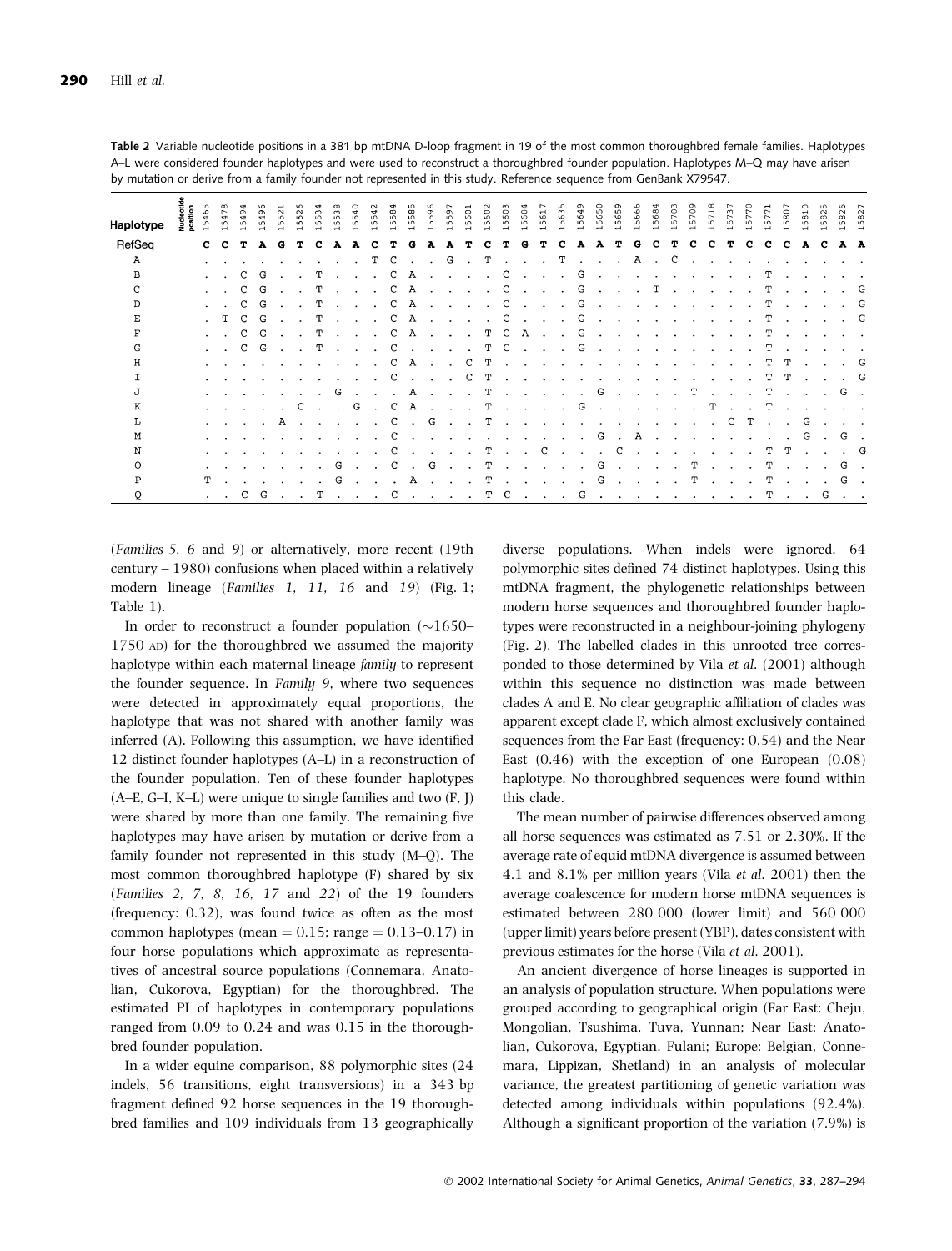

Figure 1 Pedigree trees for thoroughbred female families. The end of each branch represents a contemporary thoroughbred tracing in direct maternal lineage in the General Stud Book (GSB) to one the founder dams (name and approximate date of birth given), descendants of which are considered a family. Pedigrees are illustrated relative to a linear time scale. The anomalous lineages (thin broken line) in Families 11 and 12 are possible de novo mutations. All other anomalous dam lines are indicated by thick broken lines to include all descendants of the most recent common ancestor between the anomalous and typical haplotypes. Descendants (lineages shown by thick broken lines) of Maid of the Glen 1858 (1), Hag 1744 (5), the dam(s) of Betty Percival 1715 and Cream Cheeks 1695 (6), a Curwen Bay Barb Mare 1708/1709 (9), Young Camilla 1787 (11), Lady Alice 1855 (16) and Violet 1858 (19) may contain a genetic heritage different to that which pedigree information suggests.

partitioned non-randomly among regional populations, no difference was detected among the three regionally distinct groups, despite a tentative eastern-specific clade in the phylogeny. No indication of regional clustering of variation was detected from pairwise Fst genetic distances between populations (Table 3).

No difference in nucleotide diversity was detected between the thoroughbred founder and contemporary horse populations. In the horse, a range between 1.81% sequence divergence in the Fulani and 3.10% in the Tuva was observed. Mean sequence diversity in the thoroughbred founder population (2.25%) was similar to estimates for the Anatolian (2.09%), Cheju (2.22%), Connemara (2.24%) and Cukorova (2.43%) populations.

#### Discussion

The examination of detailed pedigree records documenting the history of the thoroughbred, coupled with mtDNA sequence analysis, has facilitated the first in-depth

investigation of the founder mares of the thoroughbred. Genetic diversity estimates in the thoroughbred female founders are not dissimilar to observed estimates in contemporary horse populations (Table 3). However, the examination of horse population diversity reveals a consistent absence of geographical structure and a lack of phylogenetic sorting of haplotypes into divergent but inwardly invariant groups as seen in other large domesticates (MacHugh & Bradley 2001). Such heterogenous genetic origins of the horse prevent us from making any firm statement about thoroughbred origins per se – thoroughbreds might equally descend from a single diverse source population as they may have evolved from several populations, though historical records suggest the latter (Willett 1975).

The uncertainty of the genetic origins of the thoroughbred is a consequence of the domestication history of the horse. High diversity estimates, limited definitive haplotype clustering within populations and random distribution of diversity among horse populations is consistent with the capture and exploitation of genetically diverse wild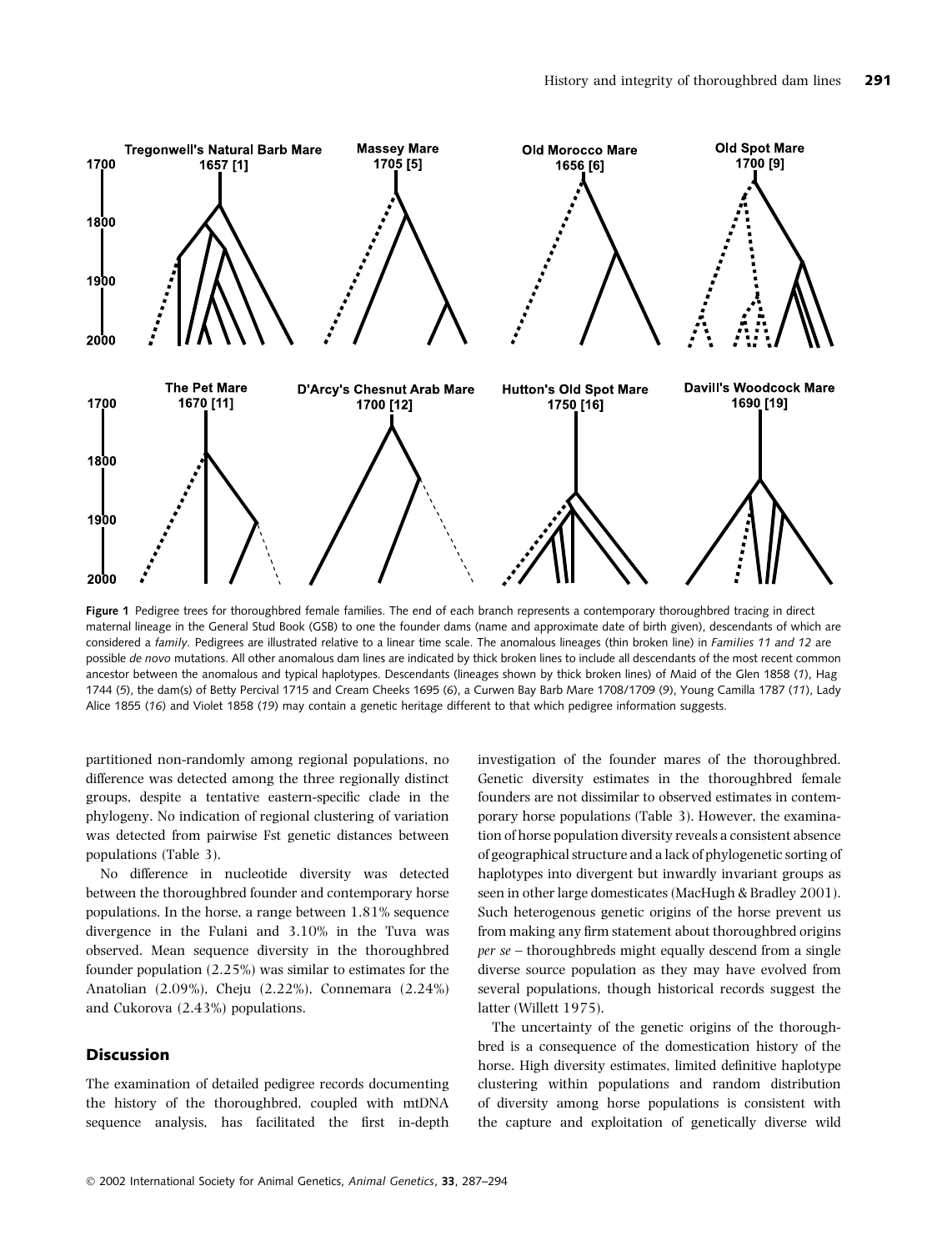

Figure 2 Neighbour-joining phylogenetic tree relating mitochondrial DNA (mtDNA) haplotypes in horse populations from three geographically widespread regions. A founder population for the thoroughbred was reconstructed from sequence and pedigree information and the haplotypes therein are represented in the tree as stars (Haplotypes A–L). Although considered separate founders in 381 bp Families 10 and 14 (Haplotypes B and D) share an identical sequence in 343 bp and therefore share the same node in this tree. Haplotypes cluster in five distinct clades similar to those determined by Vila et al. (2001), although in this sequence, clades A and E are indistinguishable.

progenitors having taken place in multiple locations, possibly over a broad time span throughout the >6000 years association between humans and the horse (Brown & Anthony 1998; Vila et al. 2001). The high mobility of the horse, enabled by the nature of its domestic roles will also have led to an obscuring of the genetic structure within the species through post-domestic migration.

Haplotype sharing among thoroughbred founders is much higher than observed in other horse populations. The estimated PI in the thoroughbred founder population (0.15) suggests that at least 15 in 100 randomly sampled thoroughbreds (given that all founder lineages are represented equally) share an identical sequence. This is three times the observed PI in Arabian horses (0.05) (Bowling et al. 2000) and higher than in all other populations examined here except the Fulani (0.24) and Shetland (0.23), though these estimates may be biased by unintentional sampling of relatives. In the thoroughbred, because PI estimates are much higher in founders than expected we propose that some thoroughbred lineages may descend from common dams.

For example, the coupling of this genetic information with pedigree records strongly indicates that Families 4 (Layton Barb Mare 1670), 11 (The Pet Mare 1697) and 13 (Sedbury Royal Mare 1665) may descend from a single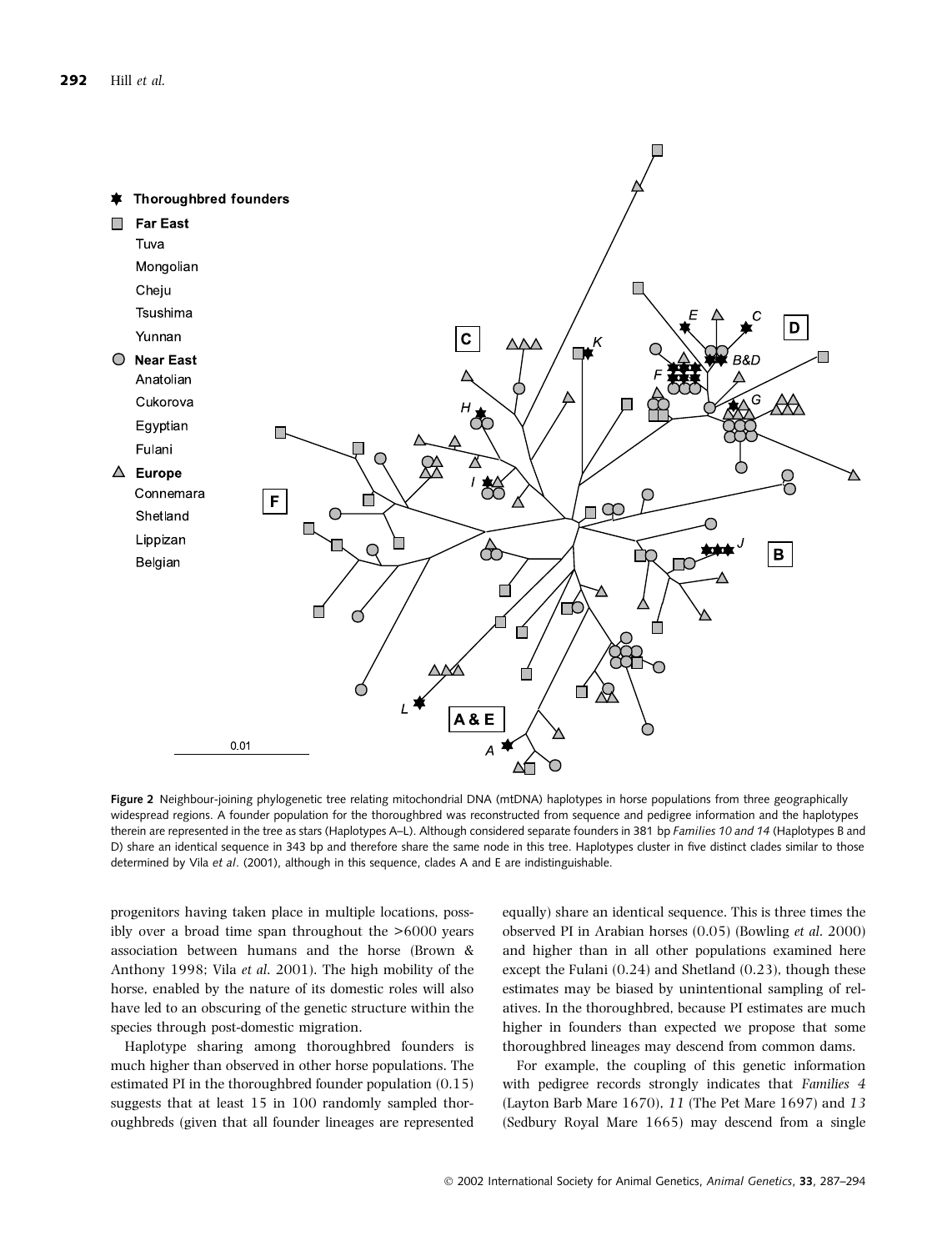|             | Cheju<br>$(n = 7)$ | Tuva<br>$(n = 11)$ | Anatolian<br>$(n = 13)$ | Cukorova<br>$(n = 12)$ | Egyptian<br>$(n = 8)$ | Fulani<br>$(n = 12)$ | Shetland<br>$(n = 14)$ | Lippizan<br>$(n = 10)$ | Connemara<br>$(n = 12)$ | TB founders<br>$(n = 19)$ |
|-------------|--------------------|--------------------|-------------------------|------------------------|-----------------------|----------------------|------------------------|------------------------|-------------------------|---------------------------|
| Cheju       | 7.238<br>(4.59)    |                    |                         |                        |                       | $+$                  |                        |                        |                         | $+$                       |
| Tuva        | 0.000              | 10.109<br>(14.84)  |                         |                        |                       |                      |                        |                        |                         | $+$                       |
| Anatolian   | 0.010              | 0.002              | 6.800<br>(8.29)         |                        |                       |                      |                        |                        |                         |                           |
| Cukorova    | 0.033              | 0.000              | 0.005                   | 7.924<br>(11.67)       |                       |                      |                        |                        |                         |                           |
| Egyptian    | 0.000              | 0.000              | 0.000                   | 0.008                  | 9.250<br>(10.86)      |                      |                        |                        |                         |                           |
| Fulani      | $0.145*$           | 0.042              | 0.051                   | 0.047                  | 0.064                 | 5.909<br>(14.39)     | $\ddot{}$              |                        |                         |                           |
| Shetland    | 0.075              | 0.021              | 0.065                   | 0.000                  | 0.073                 | $0.100*$             | 8.363<br>(14.72)       |                        |                         | $+$                       |
| Lippizan    | 0.000              | 0.000              | 0.000                   | 0.040                  | 0.000                 | 0.061                | 0.072                  | 9.267<br>(11.47)       |                         | $+$                       |
| Connemara   | 0.104              | 0.035              | 0.000                   | 0.000                  | 0.036                 | 0.022                | 0.037                  | 0.052                  | 7.288<br>(9.808)        |                           |
| TB founders | $0.173*$           | $0.100*$           | 0.056                   | 0.065                  | 0.077                 | 0.085                | 0.131                  | $0.120*$               | $0.002*$                | 7.322<br>(19.49)          |

Table 3 Population pairwise Fst genetic distances among populations and mean number of pairwise differences within populations of geographically disparate horses.

Above diagonal (and \*): significant Fst P-values in 110 permutations at significance level of 0.05; diagonal elements: mean number of observed pairwise differences (and variance) within populations; below diagonal: population pairwise Fst genetic distances.

common founder. The founder haplotype in each is identical (Haplotype J), all three were owned by James Darcy, were kept at Sedbury Stud and lived at about the same time. Further, most historical literature, including GSB entries, entertains this notion, though none is conclusive (Lowe 1913; Wentworth 1938; Prior 1935). The GSB records that a daughter of the Layton Barb Mare 1670 (Family 4) produced two foals. One was unnamed but, bred by James Darcy's daughter, may have been The Pet Mare 1697 (Family 11). Also, some sources argue that The Pet Mare 1697 may have been a synonym for Grey Royal 1697, granddaughter of the Sedbury Royal Mare 1665 (Family 13).

It has also been persuasively argued that the Family 7 founder, Lord Darcy's Blacklegged Royal Mare 1710, shared a common ancestress with these three families (Prior 1935), but our results give two different haplotypes (F and J, 11 bp different) and indicate this cannot be the case. However, haplotype matches suggest possible matrilineal relationship between Family 7 and one or more of the founders of Families 2, 8, 16, 17 and 22. Some historical literature infers these five families descend from a single common founder, but no historical records suggest any link with the Family 7 founder.

We propose that as few as 12 founders may have contributed to the major lineages within the 19 thoroughbred families included in this study. However, if we also consider the deep-rooted anomalies, which probably result from confusion at the foundation stages, then Families 5 and 6 both have a contribution from an additional founder (Haplotypes M and N). The deep-rooted Family 9 anomaly (Hapolype G) may best be explained by confusion with the founder of Family 12. In fact, only one anomalous haplotype (Haplotype O, Family 19) in a relatively modern pedigree (19th century  $-$  1980) is not accounted for by a match with another sampled family.

Although each family is expected to have only one founder and this founder is considered to contribute to one family only we have uncovered a web of founder sharing. Female founders, as they are currently understood, may have contributed differently to these 19 families than previously thought. Further, descendants of Maid of the Glen 1858 (1), Hag 1744 (5), the dam(s) of Betty Percival 1715 and Cream Cheeks 1695 (6), a Curwen Bay Barb Mare 1708/1709 (9), Young Camilla 1787 (11), Lady Alice 1855 (16) and Violet 1858 (19) (Fig. 1) may contain a genetic heritage different to that which pedigree information suggests.

The coupling of genetic and historical data provides a powerful tool to identify and correct errors that may be present in contemporary thoroughbred pedigrees. This is vital for thoroughbred breeders who rely on the accuracy of